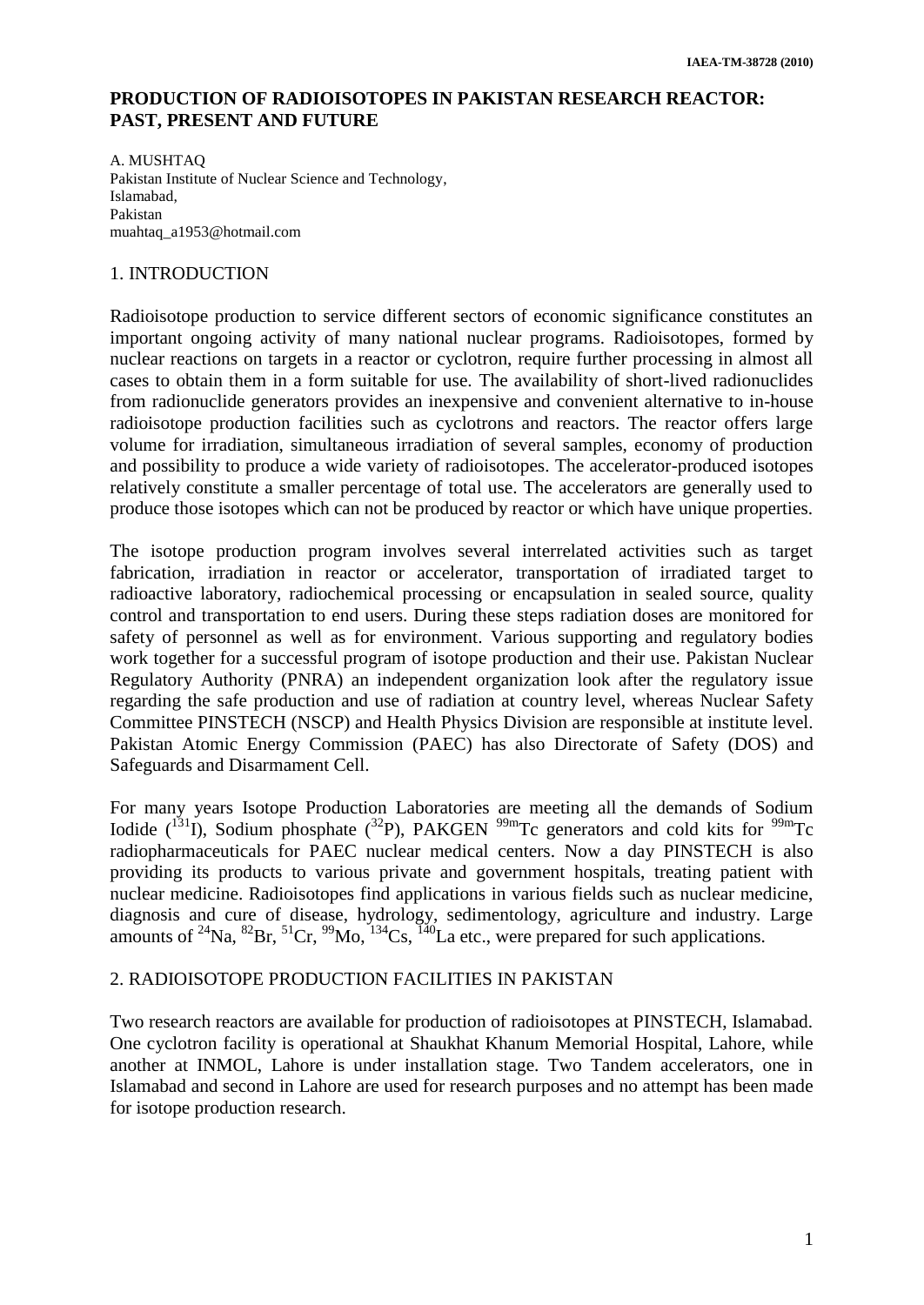## *2.1. Pakistan Research Reactors 1 and 2*

Production of radioisotopes started since Pakistan Research Reactor-1 (PARR-1) went critical in December 1965. Pakistan Institute of Nuclear Science and Technology (PINSTECH) Islamabad is operating two research reactors (PARR-1 and 2) to provide services to the users for the production of radioisotopes and for neutron irradiation. Salient features of both reactors are presented in Table I. Since initial criticality, PARR-1 has rendered invaluable service in the training of manpower, production of radioisotopes and as a source of neutrons for basic and applied research. To reduce nuclear proliferation concerns it became essential that its core be converted for operation with low enriched uranium ( $< 20\%$ <sup>235</sup>U) fuel. The PARR-1 is a swimming pool type research reactor originally designed for a thermal power of 5 MW. Its core has been redesigned to operate with LEU fuel at a power level of 9 MW in 1992 and 10 MW in 1998.

Pakistan Research Reactor-2 (PARR-2) is a 30 kW tank-in-pool type research facility. It uses Highly Enriched Uranium (HEU) as its fuel, light water as moderator and metallic beryllium as reflector. Fission heat generated in the core is removed through natural convection. The reactor core is enclosed in an aluminum vessel suspended in an underground pool. Long-term reactivity compensation is achieved by increasing the thickness of top beryllium reflector. Reactor has ten irradiation sites, five of which are located inside the beryllium reflector while the rest surround the reflector. The thermal neutron fluxes in these sites are  $10^{12}$  and 5 x  $10^{11}$  $\text{cm}^{-2}\text{s}^{-1}$ , respectively. These irradiation sites are accessed through pneumatic sample transfer tubes.

Large scale production of radioisotopes has been carried using PARR-1, while short lived radioisotopes produced in PARR-2 are used for R&D work.

## *2.1.1. Experimental facilities*

Pakistan Research Reactor-1 (PARR-1) is equipped with a number of experimental facilities**.**

- Six radial beam tubes and one tangential through tube;
- Core side irradiation facility;
- Thermal column:
- Three pneumatic rabbit stations;
- Dry gamma irradiation cell;
- Hot cell; and
- Bulk irradiation area.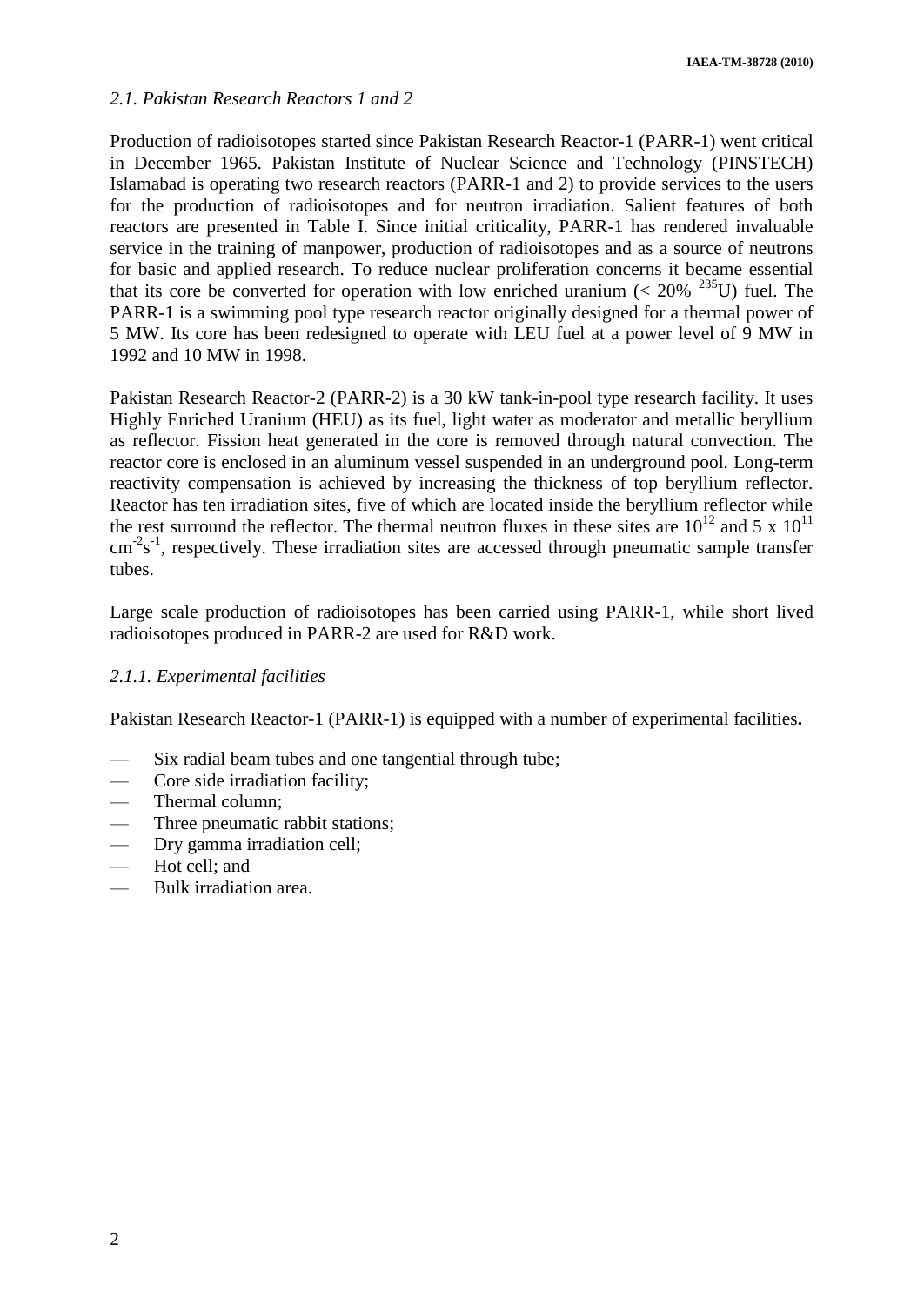| <b>Technical Data</b>                               | PARR-1                         | PARR-2                                                 |
|-----------------------------------------------------|--------------------------------|--------------------------------------------------------|
| Reactor type                                        | Pool                           | Tank-in-pool                                           |
| Thermal power, steady, kW                           | 10 000,000                     | 30.000                                                 |
| Max flux SS, thermal, $cm^{-2}s^{-1}$               | $1.5 \times 10^{14}$           | $1.0\times10^{12}$                                     |
| Max flux SS, fast, cm <sup>-2</sup> s <sup>-1</sup> | $6.0\times10^{13}$             | $3.2 \times 10^{11}$                                   |
| Moderator and coolant                               | Light water                    | Light water                                            |
| Reflector                                           | Graphite, water                | Beryllium, water                                       |
| Control rod material                                | Ag, In, Cd                     | C <sub>d</sub>                                         |
| Criticality with LEU                                | Oct 1991                       |                                                        |
| Power increase                                      | 9 MW in May 1992               |                                                        |
| Power increase                                      | 10 MW in Feb 1998              |                                                        |
| Experimental Data                                   |                                |                                                        |
| Channels                                            | Horizontal: 7                  | Vertical: 10                                           |
| Max flux, $cm-2s-1$                                 | Horizontal: $4.7\times10^{13}$ | Vertical: $1\times10^{12}$                             |
| Horizontal use                                      | Basic research                 | Small irradiation sites: $8\times7$ cm <sup>3</sup>    |
| Vertical use                                        | Neutron activation analysis    | Large irradiation sites: $2 \times 25$ cm <sup>3</sup> |
| Core irradiation facilities                         | 2                              |                                                        |
| Core max neutron flux, $cm^{-2}s^{-1}$              | $1.5\times10^{14}$             |                                                        |
| Reflector irradiation facilities                    | 3                              | 10                                                     |

#### TABLE I: MAIN FEATURES OF PARR-1 AND PARR-2

#### *2.1.2. Core irradiation facilities*

Flux traps have been provided for incore irradiation of samples. In the first high power core the unperturbed neutron flux in the flux traps varies from  $3.5 \times 10^{13}$  to about  $2 \times 10^{14}$  with an average of about  $1.3\times10^{14}$ . In the equilibrium core, average thermal neutron flux of the order of  $6\times10^{13}$  and  $1.6\times10^{14}$  cm<sup>-2</sup>s<sup>-1</sup> is expected at locations C-4 and C-7, respectively. In addition, the area outside the graphite reflector can be utilized for core side irradiation.

#### *2.1.3. Pneumatic rabbit system*

Three independent pneumatic tubes,  $57 \text{ mm}$   $\phi$  are provided to deliver sample capsules called "rabbits" into the high neutron flux areas around the core. A constant exhaust system, vented to the stack, allows the rabbits to be inserted or removed while the reactor is in operation. The irradiation time is controlled manually or by an automatic timer. Two pneumatic tubes terminate in the Chemical and Isotope Laboratory at the beam port floor while the third terminates in the hot cell.

The rabbit travel speed to and from the reactor is 10 to 13 m/s depending up on the weight of the rabbit. The maximum weight of the sample including the "rabbit" is limited to 400 g. The thermal neutron flux varies with core configuration and control rod position. In the first high power core it is of the order of 4.5 x  $10^{13}$  for RS-1 and RS-3 and 2.4 x  $10^{13}$  for RS-2.

#### **2.2. Laboratory facilities for radioisotope production**

During irradiation of target a number of radionuclides of different half-lives and energies can be produced along with the radioisotope of interest. The irradiated target will often require chemical processing to separate the radioisotope of interest. The radioisotope may also often have to be further processed and purified to obtain a product which could be used effectively and safely for the intended purpose. The extent of the facilities to be included and areas to be allocated will depend on the volume of activities.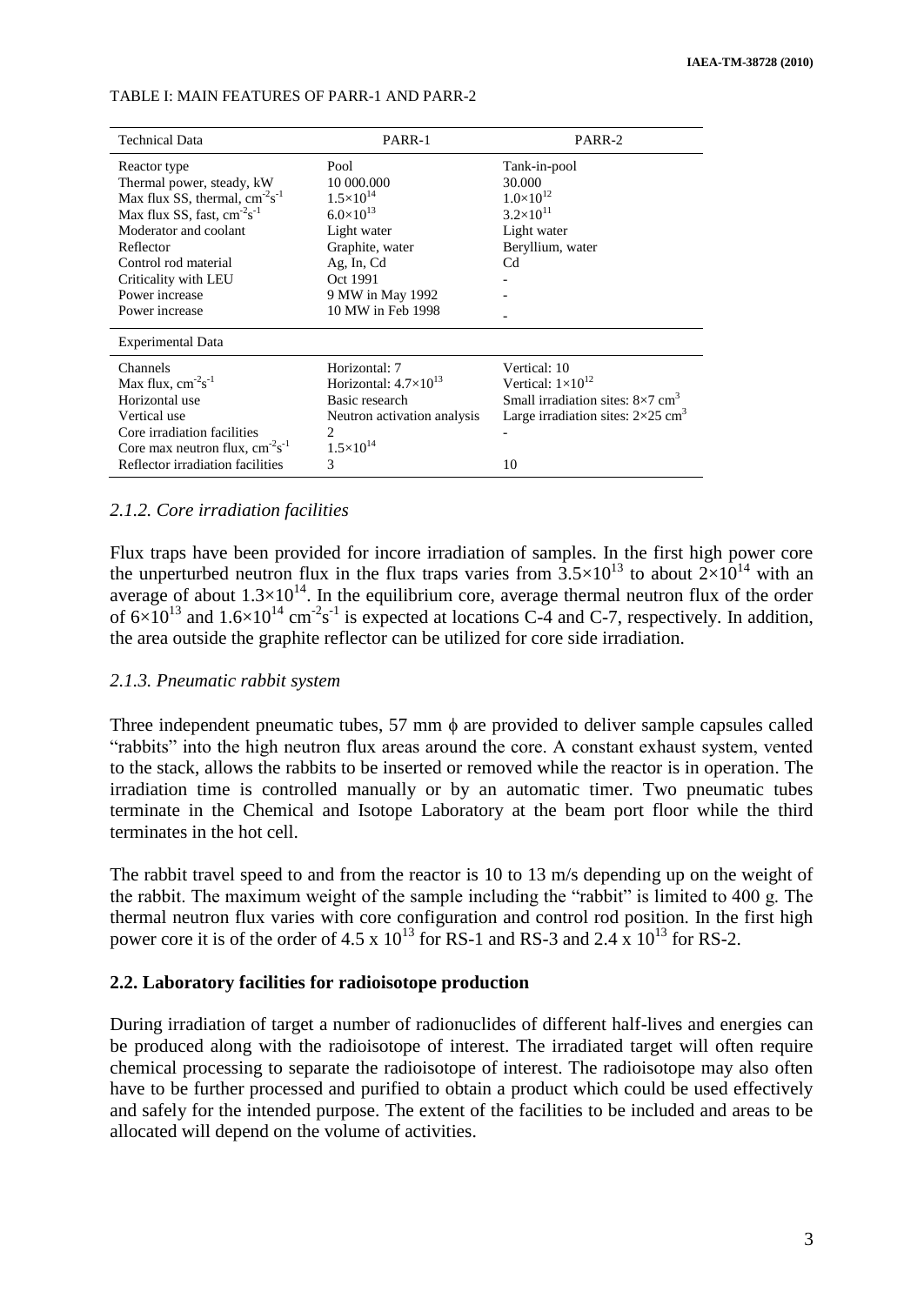## *2.2.1. Radioisotope processing facilities*

Various facilities available for radioisotope processing are as follows:

- <sup>131</sup>I Production cell (Wet distillation technique). Maximum capacity per batch 10 Ci;
- <sup>131</sup>I Production cell (Dry distillation technique). Maximum capacity per batch 10 Ci;
- **—** <sup>32</sup>P Production cell (Dry distillation technique). Maximum capacity per batch 10 Ci;
- 
- <sup>35</sup>S Production glove box;<br>
<sup>99</sup>Mo Loading Facility for<br>
<sup>99</sup>Mo Production facility (u <sup>99</sup>Mo Loading Facility for preparation of <sup>99m</sup>Tc generators (100Ci/batch);
- <sup>99</sup>Mo Production facility (under commissioning phase);
- **—** Hot cell with master slave manipulators;
- Fume hoods and glove boxes (For small scale production of different radionuclides and R&D work);
- **—** Workshop for target preparation and sealed source fabrication; and
- **—** Laboratories for determination of radionuclidic, radiochemical and biological purity.

## 2.2.2 *Production of*  $^{131}I$

Wet and dry distillation cells are available. In wet distillation, the neutron irradiated tellurium is dissolved in an oxidizing medium (chromic and sulphuric acid) converting tellurium to telluric acid wherein the elemental iodine is released and converted to iodic acid  $(HIO<sub>3</sub>)$ . This is reduced with oxalic acid releasing elemental iodine vapor, (distilled at  $140^{\circ}$ C) which is collected in alkaline scrubbers as sodium iodide in sodium sulphate/sodium bisulphate/ NaOH solution. In dry distillation, the irradiated tellurium dioxide is heated at a temperature  $\sim700^{\circ}$ C under vacuum. The  $^{131}$ I released from the matrix of the target as vapor is then trapped in carbonate/bicarbonate buffer.

Weekly demand of Iodine-131 in Pakistan is 4–5 Ci. Iodine-131 labeled MIBG (20–30 mCi) by isotope exchange method is also prepared for diagnostic applications.

## *2.2.3. Production of <sup>32</sup>P*

Neutron irradiated Sulfur is distilled at  $450^{\circ}$ C in a quartz furnace. Residual  $^{32}P$  is dissolved in dilute HCl and  $H_2O_2$  and finally purified by passing through cation exchange column. The product obtained is H<sub>3</sub>PO<sub>4</sub>. Yearly demand of <sup>32</sup>P is <0.5 Ci.

## *2.2.4. <sup>99</sup>Mo loading facility*

Under IAEA Technical Co-operation Project PAK/4/40, Institute of Isotopes Co. Ltd, Budapest Hungary, provided the <sup>99</sup>Mo Loading Facility for the manufacturing of fission <sup>99</sup>Mo based alumina column chromatography  $\frac{99 \text{m}}{\text{C}}$  generators in a clean room environment. The laboratory is divided into dress change rooms, preparatory room, generator loading room, test elution room and packaging room. The generator loading room is provided with two hot cells, air locks and two laminar air flow. The door of each change area are interlocked to maintain air pressure differential. Because of the importance of  $\frac{99m}{\text{C}}$  generator in nuclear medicine, clean system is provided during active operation to get the product free from bacteria and pyrogens. This is achieved by installing HVAC system, which provides clean airs to the various premises of facility through HEPA filters.

Hot cells are installed in clean room facility of class 10 000 to meet GMP regulation during <sup>99m</sup>Tc generator production. In order to contain radioactive particles in the cells, negative air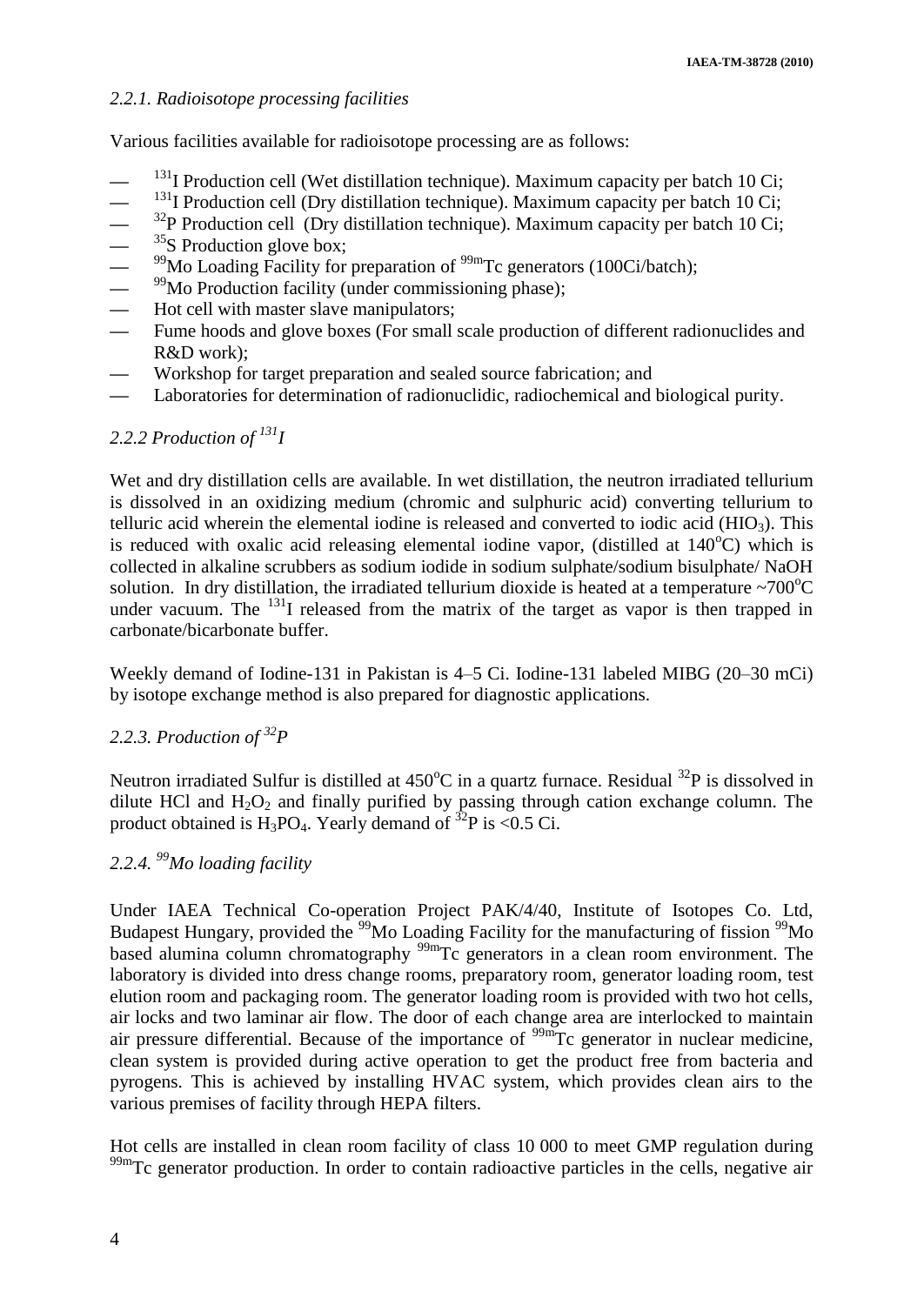pressure is provided which is connected to the main negative pressure line installed in the building. At the moment 16 Curies (at reference date, 6-days Ci) of  $\frac{99}{100}$  (for conversion to  $99<sup>99m</sup>$ Tc generators) is being imported weekly from South Africa in Pakistan.

# *2.2.5. <sup>99</sup>Mo production facility*

To overcome the problems associated with the import of  $\frac{99 \text{m}}{2}$ Tc generators/ $\frac{99}{3}$ Mo, such as availability of hard currency, increase in the price of  $\frac{6}{9}$ Mo, import policies, delay and changes in supply schedule, etc. the indigenous production of  $\frac{99}{9}$ Mo in the country was approved by Ministry of Science and Technology of Pakistan. Hot Cell facilities with master slave manipulators have been installed for separation of fission <sup>99</sup>Mo from neutron irradiated Al/U alloy target plates in PARR-1. The plant is under commissioning phase and will produce  $\rm^{99}Mo$ for country needs and export in near future. The approval was granted by International Atomic Energy Commission (IAEA) on irradiation of HEU target plates for the generation of  $99$ Mo in PARR-I. Protocol of Safeguard to Al/HEU Target Plates for  $99$ Mo production has been agreed between Pakistan and IAEA. The spent HEU will be stored in spent fuel bay of PARR-1 and after accumulation of 1000 g spent HEU, it will be sealed in a container by IAEA and safeguard will apply.

## 3. QUALITY CONTROL

To satisfy the requirements for Good Manufacturing Practice in Nuclear Medicine, all radiopharmaceuticals employed for diagnostic and therapeutic applications must be subjected to a quality control (QC) step to determine radiochemical, radionuclidic, chemical, and biological purity etc. Gamma spectrometry and instant thin layer/paper chromatography are employed for the determination of radionuclidic and radiochemical purity, respectively. Sterility and pyrogen tests are performed for biological quality control of the final products. Ionization chambers are used for assay of radioactivity. Chemical purity is generally determined after the decay of radioactivity by means of spot tests, UV/VIS spectrophotometry and optical emission spectrometry.

Radionuclidic quality control laboratory is equipped with, NaI and Ge detector coupled with Canberra 85, multichannel analyzer, Alpha and Beta counters, dose calibrators and gross gamma counters. Radiochemical quality control laboratory is equipped with,  $2\pi$  scanner, HPLC, electrophoresis, gamma counter, spectrophotometer, pH meter, radiochromatographic apparatus. Biological quality control laboratory has laminar flow, incubators, oven, biodistribution, sterility, pyrogenicity testing facility.

## 4. RADIOISOTOPE PRODUCTION ACTIVITIES IN PARR-1

Production of radioisotopes started since Pakistan Research Reactor-1 (PARR-I) went critical in December 1965, however large scale production could not be started until the Isotope Production Laboratories were established in 1972. Many unprocessed radioisotope were produced and applied mainly in hydrology and radiochemistry. Past activities of radioisotope production belongs up to 1999, present activities from 2000 to 2010, while future may comprise up to 2025.

Table 2 presents the list of isotopes produced by using PARR-1. Many radioisotope used in diagnostic medicine has been replaced by <sup>99m</sup>Tc labeled compounds. Table 3 lists the freeze dried kits prepared and supplied to various medical centers in Pakistan.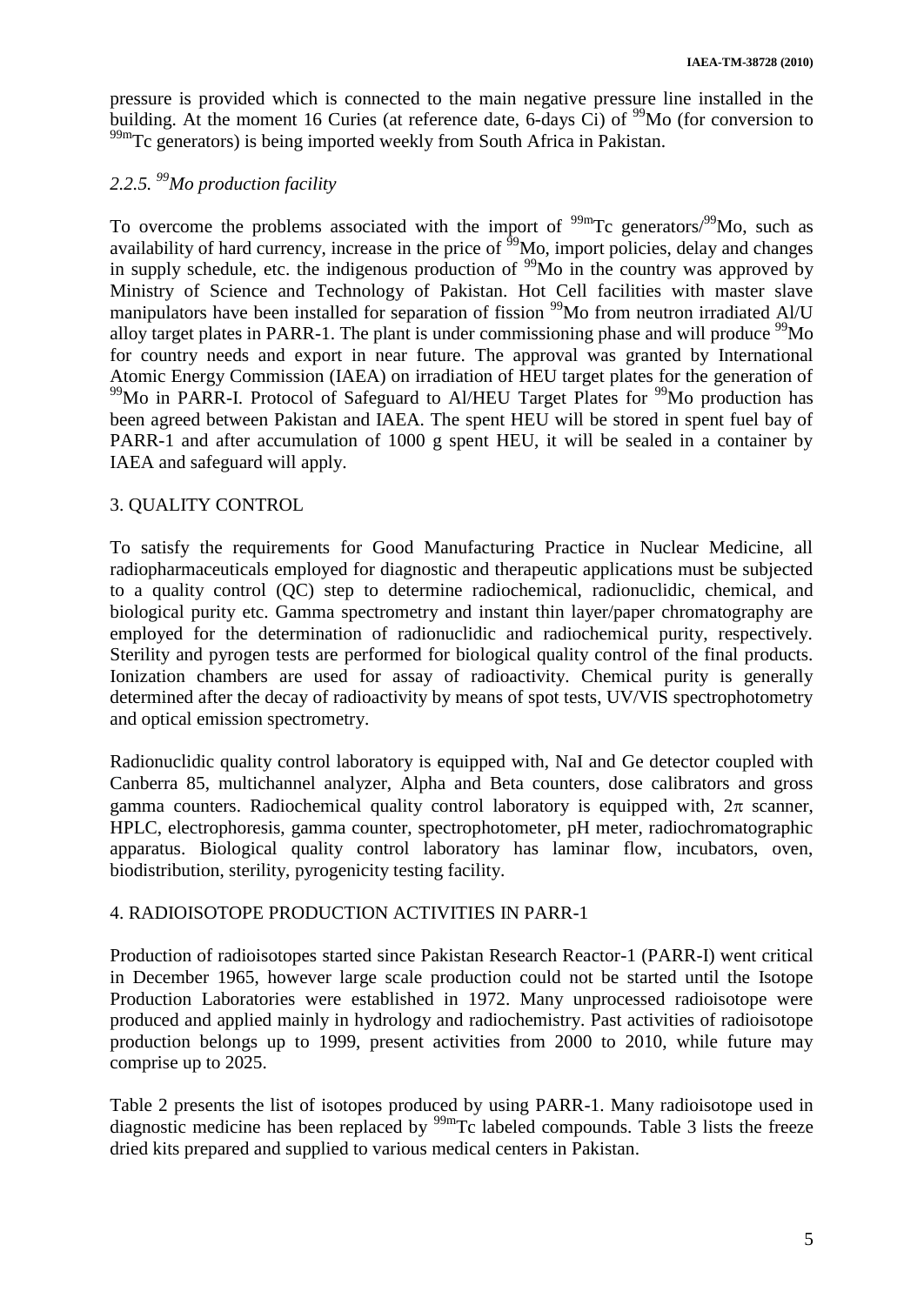#### No Radionuclide Chemical form Maximum activity/Batch Year **Application** 1  $\frac{24}{12}$ Na Sodium carbonate 50 mCi 1966 (R & D) 2  $32P$  Sodium phosphate 50 mCi >1Ci 1978 1986 Therapy, Agriculture 3  $\frac{35}{35}$  Sodium sulphate 10 mCi 1995 source (R&D) 4 <sup>46</sup>Sc Scandium glass 50 Ci 1967 Hydrology 5 <sup>47</sup>Sc Scandium chloride mCi 2005 R&D 6  $\overline{\text{51}_{\text{Cr}}}$  Sodium chromate EDTA Complex 100 mCi 100 mCi 1972 Diagnosis, hydrology diagnosis 7 <sup>59</sup>Fe Ferric chloride 5 mCi 1994 R & D 8  $^{60}Co$  Metal 10 mCi 1980  $\gamma$  source (Educational) 9 <sup>64</sup>Cu Copper chloride 50 mCi 1988 R&D 10 <sup>65</sup>Zn Zinc chloride mCi 1989 R&D 11 <sup>75</sup>Se L-Selenomethionine 10 mCi 1982 Diagnosis 12 <sup>77</sup>As Arsenic chloride mCi 2007 R&D 13 <sup>82</sup>Br Potassium bromide Ammonium bromide Dibromobenzene  $\sim 1$ Ci  $\sim$ 1Ci  $\sim$ 1Ci 1972 Industry, hydrology Industry, hydrology Industry, hydrology 14  $^{99}$ Mo  $^{99m}$ Tc-Generator (n,γ) 150 mCi 1973 Diagnosis 15 <sup>99</sup>Mo 99mTc-Generator (PAKGEN) local ~1Ci 500 mCi 2002 (2010) Diagnosis 16 <sup>111</sup>Ag Silver chloride 5 mCi 1995 R & D 17 <sup>113</sup>Sn Tin chloride mCi 1996 R & D 18 <sup>115</sup>Cd Cadmium chloride mCi 1996 R & D 19 <sup>125</sup>Sb Antimony chloride 1 mCi 1994 sealed source 20.  $131$  Sodium Iodide, oral solution Sodium ortho-idohippurate MIBG  $\sim 7$ Ci 20 mCi 30 mCi 1979 1980 2000 Diagnosis/Therapy Diagnosis Diagnosis 21 <sup>133</sup>Ba Barium chloride  $\mu$ Ci 1996 sealed source 22 <sup>134</sup>Cs Cesium chloride 100 mCi 1993 R&D 23 <sup>140</sup>La Lanthanum chloride ~ 1Ci 2003 Hydrology  $24$   $153$ Sm  $153$ Sm-EDTMP ~ 1Ci 1999 Therapy  $25$   $^{152,154}$ Eu Metal  $\sim$ 10 mCi 1995 Calibration source 26 <sup>166m</sup>Ho Holmium oxide <br>  $\mu$ Ci 1995 Calibration source 27 <sup>166</sup>Ho Particles >100 mCi 1995 Therapy  $28$   $177$ Lu  $177$ Lu-EDTMP 500 mCi 2008 Therapy  $29$   $186,188$ Re  $186,188$ Re-EHDP >100 mCi 1995 Therapy 30 <sup>188</sup>W Generator of <sup>188</sup>Re  $(^{188}W - {^{188}Re})$ 5 mCi 1988 R&D 31 <sup>198</sup>Au Colloidal, gold chloride, Potassium auro cyanide  $\sim 1$  Ci 1974 Therapy, tracer

#### TABLE 2. RADIOISOTOPES PRODUCED IN PARR-1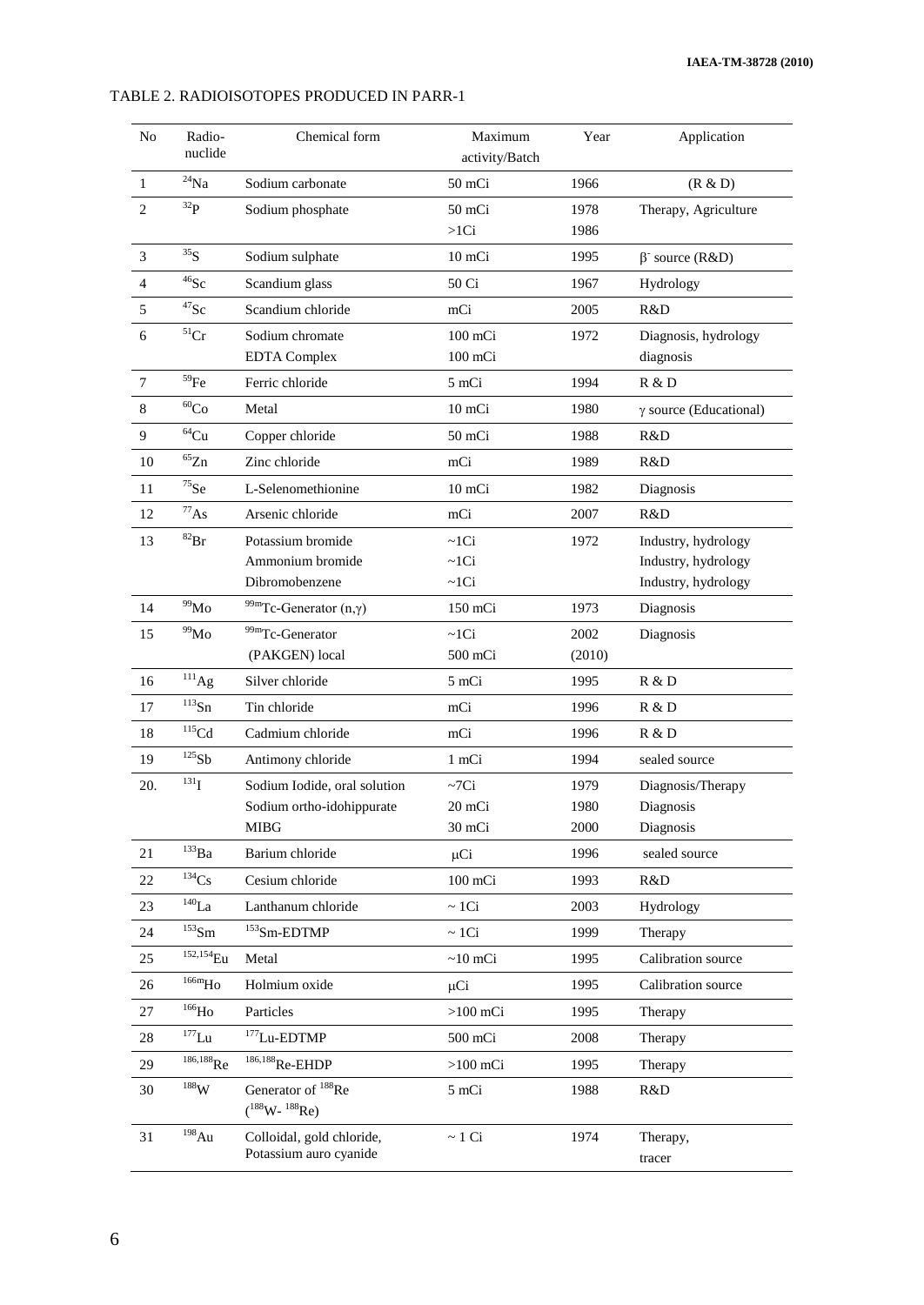| 32  | $^{199}$ Au | Gold chloride | $\sim 10$ mCi     | 1994 | R&D       |
|-----|-------------|---------------|-------------------|------|-----------|
| 33  | $^{197}$ Hg | Neohydrin     | $100 \text{ mCi}$ | 1977 | Diagnosis |
| -34 | $^{203}$ Hg | Neohydrin     | 10 mCi            | 1977 | Diagnosis |
| 35  | $^{210}Po$  | Metal         | Ci                | 1982 | R&D       |

#### TABLE 3. IN-VIVO KITS FOR <sup>99M</sup>TC-RADIOPHARMACEUTICALS

| N <sub>o</sub> | Freeze-dried kits            | Supply from<br><b>PINSTECH</b> | Uses                       |
|----------------|------------------------------|--------------------------------|----------------------------|
| $\mathbf{1}$   | PINSCAN DTPA                 | 1987                           | Kidney imaging             |
| $\overline{2}$ | PINSCAN EHIDA                | 1987                           | Hepatobiliany studies      |
| 3              | PINSCAN Tin colloid          | 1990                           | Liver imaging              |
| 4              | PINSCAN Ca Hepta Gluconate   | 1990                           | Kidney scanning            |
| 5              | PINSCAN DMSA III             | 1990                           | Renal studies              |
| 6              | PINSCAN DISIDA               | 1990                           | Hepatobiliary studies      |
| 7              | PINSCAN PIPIDA               | 1990                           | Hepatobiliany studies      |
| 8              | PINSCAN BRIDA                | 1990                           | Hepatobiliary studies      |
| 9              | PINSCAN Sucralfate / Ulsanic | 1991                           | Stomach scanning           |
| 10             | PINSCAN MDP                  | 1992                           | Bone imaging               |
| 11             | PINSCAN Pyrophosphate        | 1994                           | RBC/MUGA studies           |
| 12             | PINSCAN MIBI                 | 1995                           | Heart imaging              |
| 13             | PINSCAN Phytate              | 1996                           | Liver/spleen imaging       |
| 14             | PINSCAN MAG-3                | 1996                           | Kidney scanning            |
| 15             | PINSCAN DMSA V               | 2000                           | Head/neck carcinoma        |
| 16             | PINSCAN EHDP                 | 2000                           | Bone, transchelating agent |
| 17             | PINSCAN HMPAO                | 2001                           | <b>Brain studies</b>       |
| 18             | PINSCAN Dextran              | 2002                           | Lymphoscintigraphy         |
| 19             | PINSCAN Ciprofloxacin        | 2003                           | Infection imaging          |
| 20             | PINSCAN Ubiquicidin          | 2003                           | Infection imaging          |
| 21             | PINSCAN Tetrophosmin         | 2008                           | Heart imaging              |

#### 5. RESEARCH AND DEVELOPMENT ACTIVITIES

IAEA has been providing guidance in research and development activities related to creation of new facilities in radioisotope production and use. Table 4 gives the list of Technical Cooperation and Coordinated Research Program activities at PINSTECH, Islamabad.

#### **5.1 Radiotherapeutics**

Radiotherapeutics are radiolabeled molecules designed to deliver therapeutic doses of ionizing radiation to specific disease sites with high specificity in the body. Unsealed source radiolabeled agents have been used for treatment of cancers for over six decades. Therapies such as  $^{131}$ I-sodium iodide for treatment of thyroid cancer and  $^{89}$ Sr-strontium chloride and  $^{32}$ Psodium phosphate for the relief of bone pain associated with skeletal metastasis are well established. For the last three decades PINSTECH has been regularly supplying <sup>131</sup>I and <sup>32</sup>P to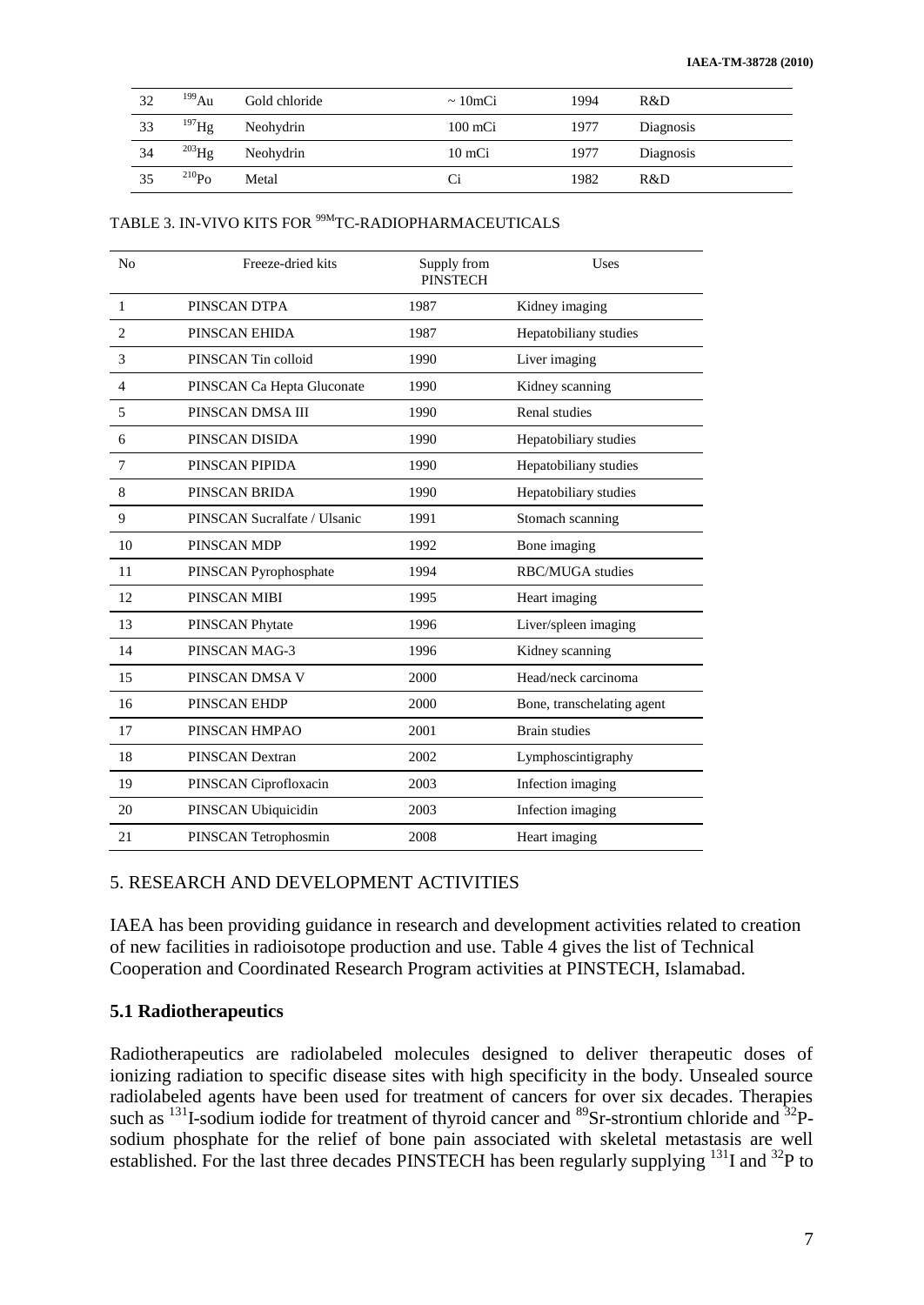nuclear medical centers in Pakistan. In past <sup>198</sup>Au colloid produced at PINSTECH was also supplied for patient studies. Currently <sup>177</sup>Lu is being supplied for labeling of EDTMP used for bone pain palliation at four medical centers.

## *5.1.1 Beta particle emitting radionuclides*

Radionuclides that decay by  $\beta$  particle emission are used most extensively for radiotherapeutic applications in current clinical practices. Utilization of  $β$  particle emitters provides a mechanism to produce a highly homogenous radiation dose even though their deposition is heterogeneously distributed in tumors. Radiochemical separation methods have been developed for obtaining no-carrier-added isotopes from neutron irradiated target matrix activity. Table 5 gives the details of target material, technique and the radionuclide produced in no-carrier-added or carrier added form.

| N <sub>o</sub>  | Research<br><b>Contract No</b> | Title                                                                                                                                                       | Work performed                                                                                                               |
|-----------------|--------------------------------|-------------------------------------------------------------------------------------------------------------------------------------------------------------|------------------------------------------------------------------------------------------------------------------------------|
| 1               | PAK/6/012<br>1989-1992         | Preparation and quality control of radiopharmaceuticals<br>with special emphasis on the "Bulk production of <sup>99m</sup> Tc<br>radiopharmaceuticals kits. | Clean room facility. 15 cold kits are<br>regularly produced                                                                  |
| 2               | PAK/4/040<br>1998-2000         | Establishment of loading facility for the production of<br><sup>99m</sup> Tc generators for Nuclear Medicine.                                               | Generator production laboratory.<br>More than 30 generators are weekly<br>produced.                                          |
| 3               | PAK/8668<br>1994-1998          | Preparation and evaluation of radioisotopes for<br>therapeutic applications.                                                                                | <sup>186</sup> Re-HEDP, <sup>153</sup> Sm-EDTMP and<br>$153$ Sm -MDP complexes                                               |
| $\overline{4}$  | PAK/8970<br>1995-1999          | <sup>99m</sup> Tc labeled peptides for imaging of peripheral<br>receptors.                                                                                  | $^{125}$ I-RC-160<br>$99m$ Tc-RC-160                                                                                         |
| 5               | PAK/10107<br>1998-2002         | Labeled Biomolecules with $^{153}$ Sm, $^{188}$ Re and $^{90}$ Y for<br>Targeted Radiotherapy.                                                              | <sup>188</sup> Re-Lanreotide<br><sup>99m</sup> Tc-Lanreotide<br>$131$ I-Lanreotide                                           |
| 6               | PK/11263<br>2000 - 2003        | Development of kits for <sup>99m</sup> Tc radiopharmaceutical for<br>infection imaging.                                                                     | $99m$ Tc-UBI<br>99mTc-HYNIC-UBI                                                                                              |
| $7\phantom{.0}$ | PK/12130<br>2002-2005          | Laboratory evaluation of beta emitting radionuclides<br>$(^{131}I, ^{177}Li, ^{166}Ho)$ and radiopharmaceuticals for<br>radiotherapy.                       | $^{131}$ I-DOTATATE, $^{177}$ Lu-<br>DOTATATE, <sup>166</sup> Ho-DOTATATE<br>and <sup>153</sup> Sm-DOTATATE                  |
| 8               | PK/13929<br>2006-2010          | Optimization of the preparation and quality control of<br><sup>177</sup> Lu based therapeutic radiopharmaceuticals.                                         | $177$ Lu-EDTMP<br>$177$ Lu-HA                                                                                                |
| $\overline{9}$  | PK/13362<br>2005-continue      | Establish techniques for small scale indigenous <sup>99</sup> Mo<br>production using LEU fission or neutron activation.                                     | Safety analysis; neutronic and<br>thermal hydraulic analysis,<br>radioactive waste management,<br>Annular target preparation |
| 10              | PK/14854<br>2008-continue      | The development of therapeutic radiopharmaceuticals<br>based on $^{188}$ Re and $^{90}$ Y for radionuclide therapy.                                         | Separation of <sup>90</sup> Y via colloid<br>formation                                                                       |

#### TABLE 4. IAEA TC AND CRP PROJECTS

## *5.1.2 Radionuclide generators for 99mTc and <sup>188</sup>Re*

The availability of short-lived radionuclides from radionuclide generators provides an inexpensive and convenient alternative to in-house radioisotope production facilities such as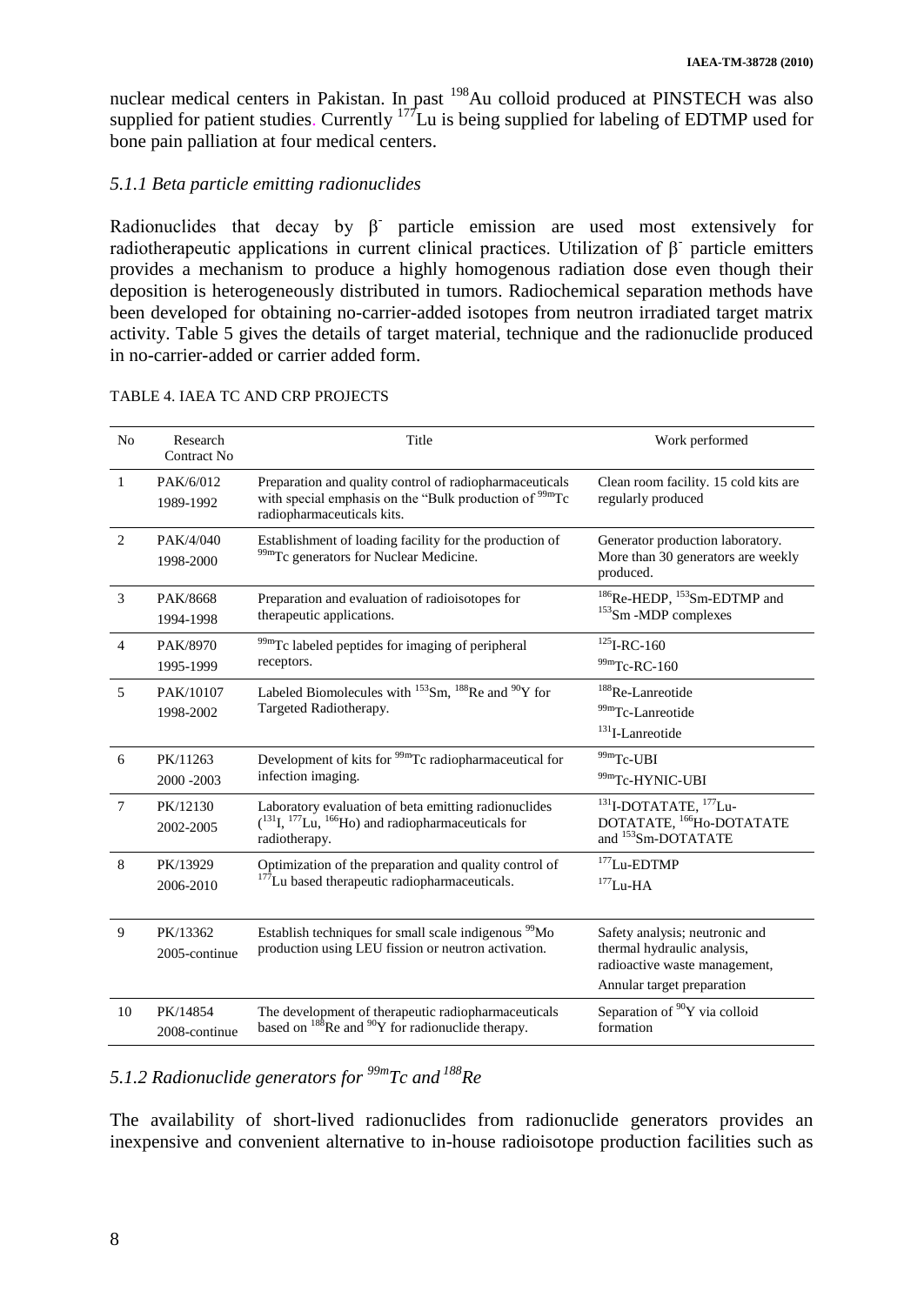cyclotrons and reactors. Few generator systems developed at PINSTECH are described in Table 6.

The radioactive concentration of  $\frac{99m}{C}$  $C/188$ Re from their generators is dependent upon the specific activity of <sup>99</sup>Mo/<sup>188</sup>W, which dictates the bed size of the alumina/gel column and the volume of physiological saline needed as eluent. Because of the high content of inactive molybdenum/tungsten in neutron irradiated  $MoO<sub>3</sub>/WO<sub>3</sub>$ , large columns containing alumina/gel are needed to produce chromatographic  $\frac{99}{90}$ Mo $\rightarrow$ <sup>99m</sup>Tc/<sup>188</sup>W $\rightarrow$ <sup>188</sup>Re generators. This results in large elution volumes containing relatively high <sup>99</sup>Mo/<sup>188</sup>W contents and low concentrations of  $\frac{99 \text{m}}{2}$ Tc/<sup>188</sup>Re. The decrease in radioactive concentration, or specific volume, places a limitation on some of the clinical procedures.

Different concentration techniques using ion exchange and solvent extraction techniques have been developed at our institute (Table 7).

| No             | Radionuclide               | Half-life         | Target              | Separation Technique    | Ref            |
|----------------|----------------------------|-------------------|---------------------|-------------------------|----------------|
| $\mathbf{1}$   | $^{32}P$                   | 14.2d             | S                   | Dry distillation        | 1              |
| $\overline{2}$ | $^{47}$ Sc                 | 3.41 d            | Ti                  | Silica gel column       | $\overline{2}$ |
| 3              | ${}^{64}Cu$ / ${}^{67}Cu$  | 12.7 h/61.9 h     | Zn                  | Ion exchange            | 3, 4           |
| $\overline{4}$ | $^{77}$ As                 | 1.6d              | Ge                  | HZO column              | 5              |
| 5              | $^{90}\mathrm{Y}$          | 64.1 h            | $^{90}\mathrm{Sr}$  | precipitation           | 6              |
| 6              | $90Y*$                     | 64.1 h            | Y                   | Carrier added           | 7              |
| $\overline{7}$ | $^{111}\mathrm{Ag}$        | 7.45 d            | Pd                  | Ion exchange/adsorption | 8,9            |
| 8              | $\overline{\rm ^{115m}In}$ | 4.49 h            | $\mathrm{^{115}Cd}$ | Ion exchange            | 10, 11         |
| 9              | $\rm ^{113m}In$            | 99.48 min         | $^{113}{\rm Sn}$    | Ion exchange            | 11             |
| 10             | $^{131}$ U                 | 8.02 <sub>d</sub> | TeO <sub>2</sub>    | Dry distillation        | 12             |
| 11             | $^{153}\mathrm{Sm^{*}}$    | 46.75h            | Sm                  | Carrier added           | 13             |
| 12             | $^{166}\mathrm{Ho^*}$      | 26.8h             | Ho                  | Carrier added           | 13             |
| 13             | $^{186}\text{Re}$ *        | 90.64h            | Re                  | Carrier added           | 13             |
| 14             | $^{188}\mathrm{Re}$        | 16.98h            | $^{188}\!\rm{W}$    | Precipitation           | 14             |
| 15             | $^{177}$ Lu*               | 6.71d             | Lu                  | Carrier added           | 15             |
| 16             | $^{199}\mathrm{Au}$        | 3.139d            | Pt                  | Adsorption              | 16             |

TABLE V: BETA PARTICLE EMITTING RADIONUCLIDES PRODUCED AT PINSTECH

\*Carrier added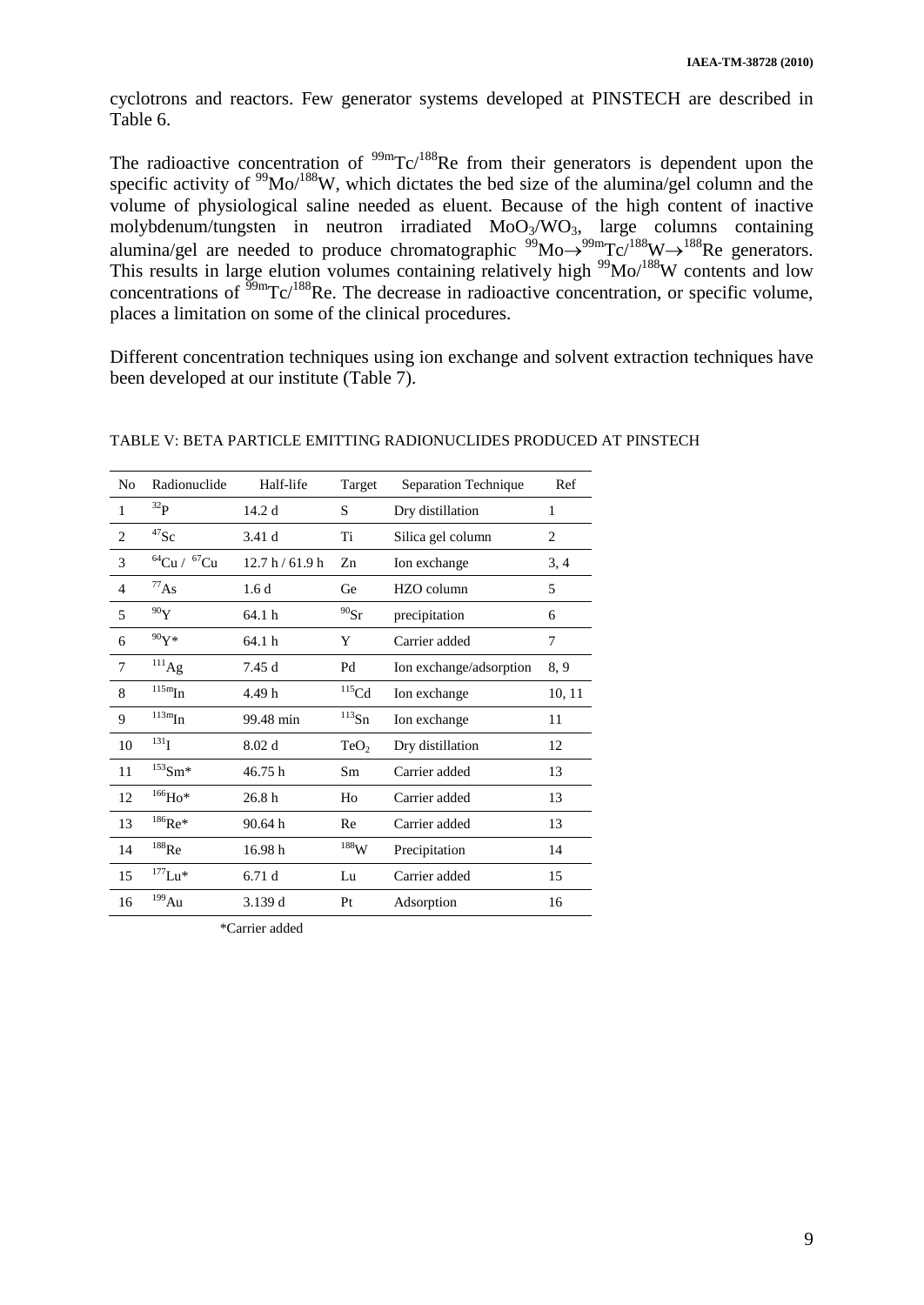#### TABLE VI: RADIONUCLIDE GENERATORS

| No | Generator                                                 | Adsorbent                    | Eluant         | Yield      | Ref |
|----|-----------------------------------------------------------|------------------------------|----------------|------------|-----|
|    | $^{99}$ Mo $/^{99}$ mTc                                   | Hydrated titanium dioxide    | $0.9\%$ saline | 85%        | 17  |
| 2  | $\rm^{99}Mo^{-99m}Te$                                     | Alumina                      | $0.9\%$ saline | 85%        | 18  |
| 3  | $115 \text{Cd} / 115 \text{m}$ In                         | AG 50W-X8                    | DTPA/EDTA      | 95%        | 19  |
| 4  | $^{113}Sn^{/113m}In$<br>$115 \text{Cd} / 115 \text{m}$ In | Hydrated antimony pentaoxide | $0.5$ M HCl    | 66%<br>87% | 20  |
| 5  | 109Pd / 109mAg                                            | AG 50W-X8                    | $0.9\%$ saline | 45%        | 21  |
| 6  | $109$ Cd / $109$ m $Ag$                                   | AG 50W-X8                    | $0.1$ M NaCl   | 40-70%     | 22  |

TABLE VII: CONCENTRATOR SYSTEMS FOR <sup>99M</sup>TC, <sup>188</sup>RE AND <sup>68</sup>GA

| N <sub>0</sub>              | Radionuclide                                      | Eluant                                   | Concentrator adsorbent  | Concentration<br>Fold | Ref |
|-----------------------------|---------------------------------------------------|------------------------------------------|-------------------------|-----------------------|-----|
|                             | <sup>99m</sup> Tc generator<br>$188$ Re generator | Acetone                                  | Alumina                 | 10                    | 23  |
| $\mathcal{D}_{\mathcal{L}}$ | 99mTc generator<br>$188$ Re generator             | 0.7 M acetic acid<br>$+0.0225$ M NaCl    | QMA Sep-Pak             | 4.5<br>4              | 24  |
| 3                           | 99mTc generator<br>$188$ Re generator             | Saline                                   | Ag and Alumina          | 50                    | 25  |
| $\overline{4}$              | $188$ $\mathrm{ReO4}^{-1}$                        | <b>MEK</b>                               |                         | High                  | 26  |
| 5                           | $99m$ TcO4                                        | 0.15 M HCl                               | Lead (Pb)               | 50                    | 27  |
| 6                           | $99m$ TcO4                                        | $0.02$ M Na <sub>2</sub> SO <sub>4</sub> | Alumina                 | $\overline{c}$        | 28  |
| 7                           | $99m$ TcO4                                        | $0.02$ M Na <sub>2</sub> SO <sub>4</sub> | Lead cation and alumina | 38                    | 29  |
| 8                           | $^{68}\mathrm{Ga}$                                | <b>MEK</b>                               |                         | High                  | 30  |

## 6. CONCLUSIONS

Pakistan Research Reactor-1 has been used for the production of radioisotopes for more than 4 decades. Commonly used isotopes of <sup>131</sup>I and <sup>32</sup>P in radiotherapy have been produced in sufficient quantities to meet the country demand. Fission molybdenum-99, the most important radionuclide will be produced in large quantities for local and export purposes in near future. Facilities for manufacturing of sealed radioactive sources of  ${}^{60}Co$ ,  ${}^{125}I$  and  ${}^{192}Ir$  etc are being created for economical use of PARR-1.

#### 7. REFERENCES

- [1] MUSHTAQ, A., JAWAID, M., Radionuclidic quality control of radiopharmaceuticals: Radionuclidic purity of some radioisotopes produced at PINSTECH for medical application, The Nucleus **34** (1997) 133.
- [2] BUKHARI, T.H., MUSHTAQ, A., KHAN I.U., Separation of no-carrier-added radioactive scandium from neutron irradiated titanium, J. Radioanal. Nucl. Chem **283** (2010) 389.
- [3] MUSHTAQ, A., KARIM, H.M.A, KHAN, M.A., Production of no-carrier-added <sup>64</sup>Cu and <sup>67</sup>Cu in a reactor. J. Radioanal. Nucl. Chem. Articles **141** (1990) 261
- [4] BUKHARI, T. H., MUSHTAQ, A., KHAN, I. U., Production of low and high specific activity copper 64 in a reactor J. Radioanal. Nucl. Chem **284** (2010) 265.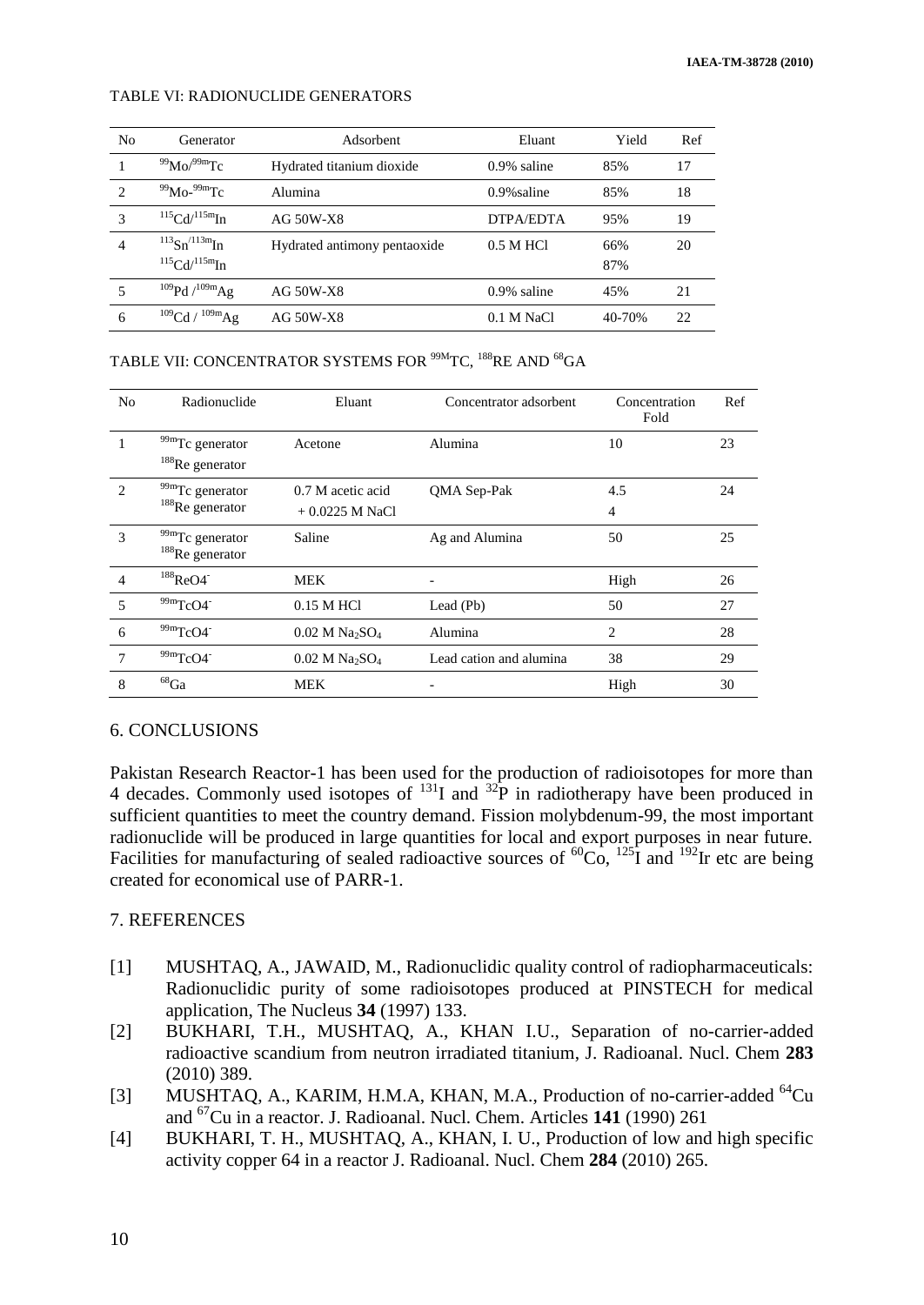- [5] BUKHARI, T. H., MUSHTAQ, A., KHAN, I. U., Separation of no-carrier-added arsenic-77 from neutron irradiated germanium. Radiochimica Acta **97** (2009) 503.
- [6] MANSUR, M.S., MUSHTAQ, A., Second Research Co-ordination Meeting on Development of Radiopharmaceuticals Based on <sup>188</sup>Re and <sup>90</sup>Y for Radionuclide Therapy, 22-26 March, Vienna 2010.
- [7] KHALID, M., MUSHTAQ, A., Preparation and in vitro stability of  $(n, \gamma)$  yttrium-90 hydroxyapatite. Appl. Radiat. Isot **62** (2005) 587.
- [8] MANSUR, M.S., MUSHTAQ, A., MUHAMMAD, A., Separation of <sup>111</sup>Ag from neutron irradiated natural palladium. Radiochim. Acta **68** (1995) 161.
- [9] KHALID, M., MUSHTAQ, A., IQBAL, M.Z., Separation of <sup>111</sup>Ag from neutron irradiated natural palladium using alumina as an adsorbent. Appl. Radiat. Isotop. **52** (2000) 19.
- [10] MUSHTAQ, A., KARIM, H.M.A., Ion exchange behavior of cadmium and indium on organic anion and cation exchangers; A <sup>115</sup>Cd/115mIn generator. Radiochim. Acta **60** (1993) 189.
- [11] MUSHTAQ, A., MANSUR, M.S., MUHAMMAD, A., Separation of radioindium (NCA) from neutron irradiated tin ad cadmium on hydrated pentoxide. J. Radioanal. Nucl. Chem. Letters **212** (1996)107.
- [12] JEHANGIR, M., MUSHTAQ, A., JAVED, M., KHALID, M., RUSHEED, A., Production of Iodine-131 via dry distillation facility. NCD, P-117 (Sep.1998).
- [13] ISHFAQ, M.M., MUSHTAQ, A., JAWAID, M., Experience on the neutron activation of natural/enriched Re, Sm, and Ho nuclides in a reactor for the production of radiotherapeutic radionuclides. Biol. Trace. Elem. Res. **71-72** (1999) 519.
- [14] AKHTER, M., MUSHTAQ, A., KARIM, H.M.A., IQBAL, M.Z., Separation of NCA<sup>188</sup>Re from neutron irradiated natural tungsten. Sep. Sci. Technol. **31** (1996).1997.
- [15] SOHAIB, M., MUSHTAQ, A., JEHANGIR, M., YOUSUF, M., PERVEEN. A., Comparison of animal biodistribution of EDTMP labeled with various beta emitting Lanthanides. J. Nucl Med **48** (Supplement 2) 135P (2007).
- [16] AKHTER, M., MUSHTAQ, A., KARIM, H.M.A., KHAN, M.A., Separation of <sup>199</sup>Au (NCA) from neutron irradiated platinum on polythene. Radiochim. Acta. **64** (1994) 137.
- [17] MUSHTAQ, A., MANSUR, M.S., KARIM, H.M.A., KHAN; M.A., Hydrated titanium dioxide as an adsorbent for  $\frac{99}{9}$ Mo- $\frac{99}{9}$ Tc generator. J. Radioanal. Nucl. Chem. Articles **147** (1991) 257.
- [18] ASIF, M., MUSHTAQ, A., Evaluation of highly loaded low specific activity <sup>99</sup>Mo on alumina column as 99mTc generator. J. Radioanal. Nucl. Chem **284** (2010) 439.
- [19] MUSHTAQ, A., KARIM, H.M.A., Ion exchange behavior of cadmium and indium on organic anion and cation exchangers; A <sup>115</sup>Cd/115mIn generator. Radiochim. Acta **60** (1993) 189.
- [20] MUSHTAQ, A., MANSUR, M.S., MUHAMMAD, A., Separation of radioindium (NCA) from neutron irradiated tin and cadmium on hydrated pentoxide. J. Radioanal. Nucl. Chem. Letters **212** (1996)107.
- [21] MANSUR, M.S., MUSHTAQ, A., MUHAMMAD, A.,  $^{109}Cd \rightarrow$   $^{109}MAg$  generator. J. Radioanal. Nucl. Chem Letters **201** (1995) 205.
- [22] MANSUR, M.S., MUSHTAQ, A., MUHAMMAD, A., A  $^{109}Pd \rightarrow ^{109m}Ag$  generator. Appl. Radiat. Isotop. **46** (1995) 1007.
- [23] MUSHTAQ, A., Preparation of High Specific Volume Solutions of Technetium-99m and Rhenium-188. Appl. Radiat. Isot **58** (2003) 309.
- [24] MUSHTAQ, A., Concentration of  $\frac{99 \text{ m}}{\text{TCO}_4}$  /  $\frac{188 \text{ReO}_4}{\text{NeO}_4}$  by a single compact anion exchange cartridge. Nucl. Med. Commun **25** (2004) 957.